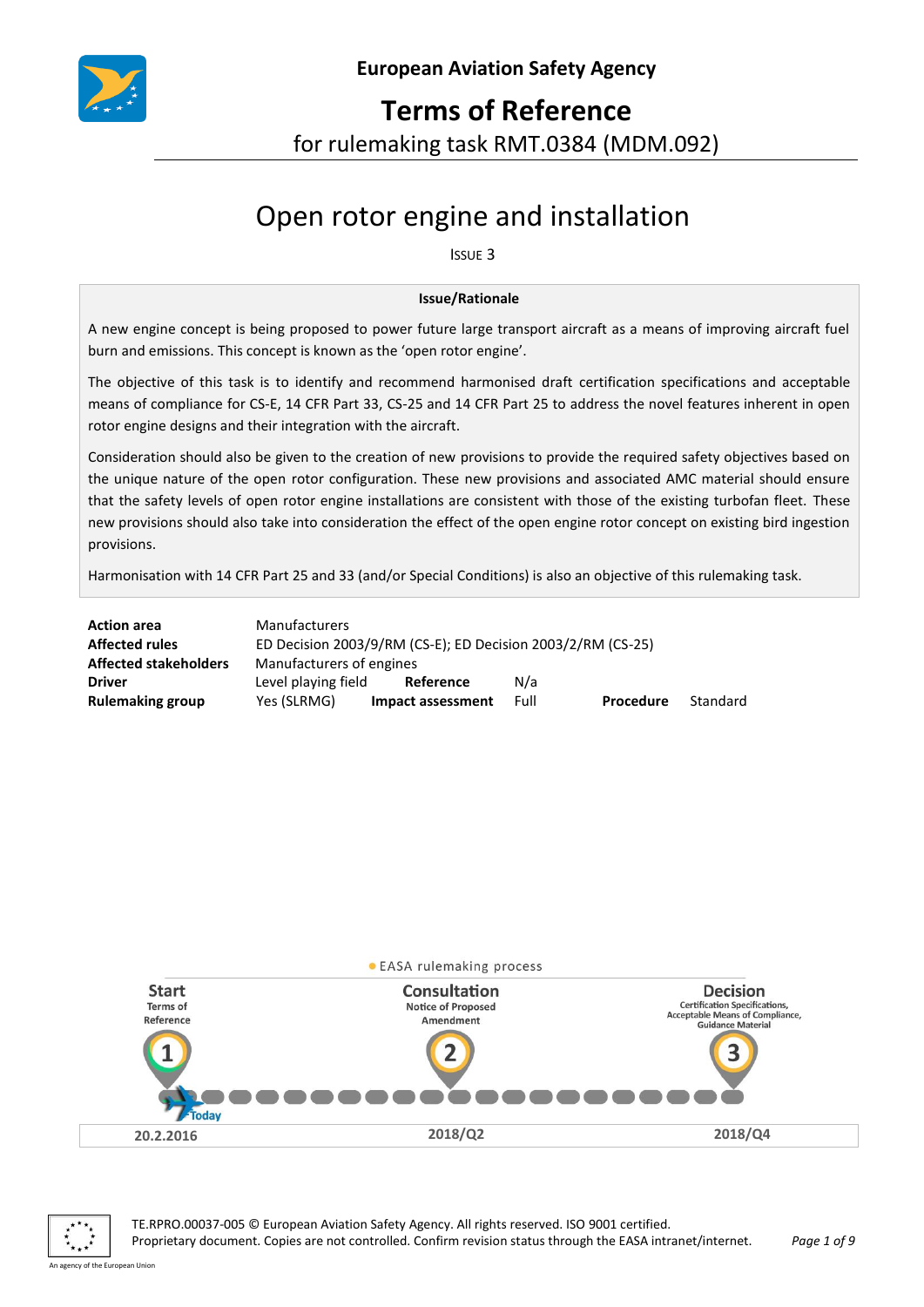## **1. Issue and reasoning for regulatory change**

A new engine concept is being proposed to power future large transport aircraft as a means of improving aircraft fuel burn and emissions. This concept is known as the Open Rotor engine.

Designs of Open Rotor engines are being considered by a number of engine design organisations. In conjunction, prior to the initiation of this rulemaking activity, industry stakeholder efforts (Airframer, Engine Manufacturers, Research Partners) have led to significant achievements (NACRE, DREAM). These efforts confirm the viability of an Open Rotor (OR) driven aircraft. These efforts will be continued into the future at both the sub-scale level and in product scale engine demonstrator programmes. The culmination of these efforts will be an associated engine demo flying test bed.

The Open Rotor engine concept contains some features of traditional turbine engines and some propeller system features. For certification, engines must comply with the appropriate issue of CS-E, and propellers must comply with CS-P. It has been proposed that the Open Rotor engine concept should be certified to CS-E, but some parts of these provisions are either inadequate or inappropriate due to the novel open rotor engine features. Therefore, CS-E will need to be amended to address these features.

In-conjunction, for certification, aircraft must comply with the appropriate issue of CS-25. Existing provisions assume that an aircraft is powered by either a turbofan or a turboprop engine, therefore, some parts of these provisions are either inadequate or inappropriate due to the novel Open Rotor engine features. Therefore, CS-25 may not be directly applicable to an aircraft powered by an Open Rotor engine.

One particular issue of note is the consequences of Uncontained Engine Rotor Failure (UERF). Since CS  $25.903(d)(1)$  is applicable to engine installations, the issue arises as to whether and to what extent CS 25.903(d)(1) can be applied to the installation of the whole Open Rotor engine. The failure model defined in AMC 20-128A as acceptable means of compliance with CS 25.903(d)(1) does not appear to be applicable to the Open Rotor novel features. Since the Open Rotor failure model to be considered will heavily depend on the Open Rotor engine failure analysis, engine manufacturers will need to be involved in the rulemaking activity for this installation issue.

Industry first presented this project during the SSCC meeting on 14 November 2007, leading to the creation of task E.013 (Engine Open Rotor) in the European Aviation Safety Agency (EASA) 4-year Rulemaking Programme. Task E.013 has since been on the EASA rulemaking inventory without resource or programme.

A second presentation was made to the SSCC Meeting on 25 May 2010, where it was proposed that task E.013 should become an active rulemaking task and that there should be a new task to address the UERF issue. However, it was recognised that EASA rulemaking resource may not allow this to be completed within the timescales required by the engine and aircraft design organisations. Therefore, these tasks have been proposed as rulemaking tasks which will be led by stakeholders in accordance with the new framework proposed by EASA.

Subsequent to the SSCC Meeting, EASA recommended that there should only be one task covering both of the above issues. Therefore, this proposed task replaces E.013 and incorporates the UERF installation issue.

The EASA and Federal Aviation Administration (FAA) Certification Directorates have agreed to participate in this task.



TE.RPRO.00037-005 © European Aviation Safety Agency. All rights reserved. ISO 9001 certified. Proprietary document. Copies are not controlled. Confirm revision status through the EASA intranet/internet. *Page 2 of 9*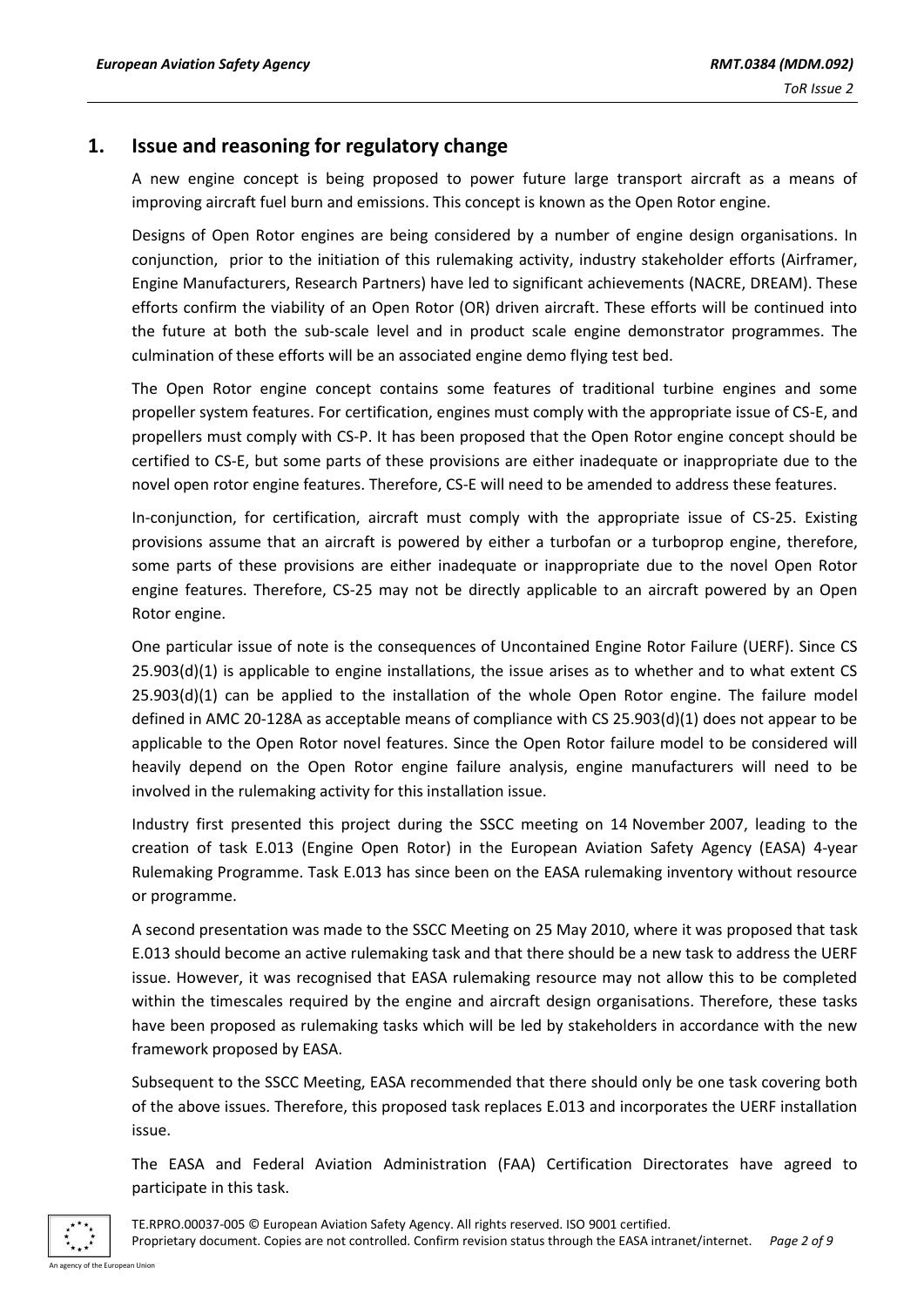During the development of the engine certification specifications for the new Open Rotor engine concept, it was originally envisaged to review the complete engine provisions, including the bird ingestion provisions (CS-E 800). Some changes to CS-E 800 are proposed in the Open Rotor NPA (NPA [2015-22](https://www.easa.europa.eu/system/files/dfu/NPA%202015-22.pdf) (RMT.0384 (MDM.092))), however, the stakeholder-led rulemaking group (SLRMG) recognised that in order to complete the work on CS-E 800, a deeper analysis involving bird ingestion specialists would be required. Furthermore, in April 2014, the FAA created an ARAC rulemaking task to review the bird ingestion provisions in the light of the Hudson River event (N106US A320-214, 15 January 2009); the Agency contributes to this task and participates therein. In the context of new technology, the created ARAC Bird III RMG identified some key bird ingestion issues that would need to be addressed for Open Rotor engines, without proposing detailed new provisions.

SLRMG RMT.0384 agreed that the bird ingestion provisions should be technically coordinated and consistent with the ARAC Bird III RMG recommendations, therefore, SLRGM RMT.0384 considered that the scope of this ToR should be expanded to complement the current NPA 2015-22 (Open Rotor engine), without impacting the NPA approval process.

In order to have a complete set of Open Rotor certification specifications (CSs), it is vital to complement NPA 2015-22 with the CSs that address the threat of bird ingestion. Without dedicated bird ingestion CSs for Open Rotor engines, the relevance of the proposed NPA 2015-22 could be at risk. Open Rotor engines are significantly different to existing engine designs due to the presence of external contrarotating blade stages of a large diameter with no containment casing. NPA 2015-22 proposes that the Open Rotor external blades are categorised as being critical parts (CS-E 515), as per the engine safety analysis criterion (CS-E 510). The effects of a bird ingestion on these critical parts needs to be assessed and tested in order to avoid any adverse safety impact as a result of a failure of the external blades.

It is proposed that the scope of RMT.0384 is expanded and this ToR is amended as Issue 2 in order to develop dedicated CSs to address the threat of bird ingestion for Open Rotor engines. This approach is supported by stakeholders from industry and authorities (the Agency & FAA), from both SLRMG RMT.0384 and FAA ARAC Bird III RMG. When established, the Subgroup will be comprised of a selection of experts coming from the two existing Agency and FAA RMGs. This will ensure consistency with the existing NPA 2015-22 and ARAC Bird III RMG proposed provisions, as well as shorten the duration of this rulemaking activity.

## **2. Objectives**

The objective of the rulemaking working group is to identify and recommend EASA/FAA harmonised draft provisions and advisory material for respectively engine (14 CFR Part 33/CS-E) and aircraft (14 CFR Part 25/CS-25) and/or Special Conditions to address the novel features inherent in Open Rotor engine designs and their integration with the aircraft.

Consideration should also be given for the creation of new provisions to provide the required safety objectives based on the unique nature of the open rotor configuration. These new provisions and associated AMC material should ensure that the safety levels of Open Rotor engine installations are consistent with those of the existing turbofan fleet.

Environmental protection aspects are excluded from this task. These are currently being addressed in ICAO Committee on Aviation Environmental Protection.

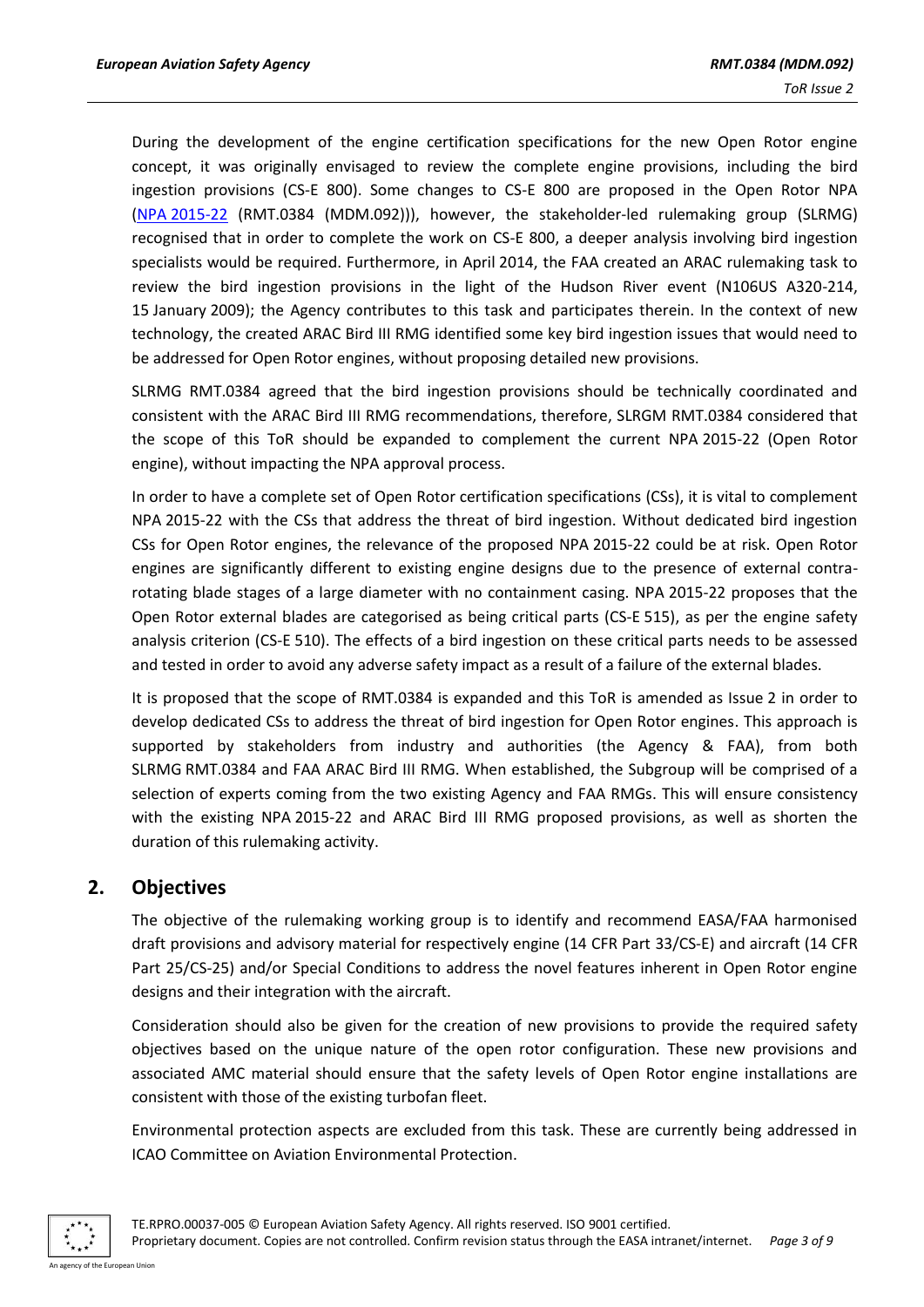## **3. Activities**

The necessary certification specifications should be developed to address Open Rotor engine design features. CS-E, CS-25, 14 CFR Part 33 and 14 CFR Part 25 regulations should be amended as necessary to address Open Rotor engine installation on large aeroplanes.

The following tasks should be developed, in the perspective of the Open Rotor configuration and installation:

- establish the unique attributes of the Open Rotor configuration and aircraft installation;
- review current engine, propeller and aircraft provisions as may be applicable;
- recommend a set of draft provisions and AMC where appropriate to address the unique features of the Open Rotor engine concepts; and
- recommend a set of draft provisions and AMC where appropriate to address the unique features of the installation of an aircraft and Open Rotor engine including addressing UERF and the development of an engine failure model to define aircraft level design precautions, minimisation means and safety objective.

In addition to the tasks above, the threat of bird ingestion to an Open Rotor engine (14 CFR Part 33.76/CS-E 800) should be considered separately, as a complementary subtask, after the publication of the NPA for the aspects above.

The engine bird ingestion CCs, CS-E 800 and 14 CFR Part 33.76 should be revised and developed to address Open Rotor engine design features. The following complementary tasks should be developed:

- to review current engine and propeller bird ingestion provisions as they may be applicable;
- to review the FAA/ARAC Bird III RMG ingestion report recommendations; and
- to recommend a set of draft provisions and AMC, where appropriate, to address the unique features of the Open Rotor engine concepts.

This activity should fully take into consideration the ARAC Bird III RMG ingestion report recommendations (February 2015) along with any other criteria specific to Open Rotor engines, including the following issues:

- very low fan blade solidity: the low solidity of Open Rotor fans could allow a bird to pass between the fan blades with minimal, or zero contact;
- contra-rotating fan rotors: the potential for a bird to impact the first stage of a contra-rotating fan, be propelled at very high velocity aft and outwards, and then impact the second fan stage exists;
- core ingestion bird weight: the core ingestion bird weight is currently based on the inlet throat area and may not be appropriate for the Open Rotor engine core due to the fact that the bypass ratio of Open rotor engines is much higher than that of equivalent thrust class turbofans, which would result in a much lower bird weight demonstration in the core for engines with a similar thrust class;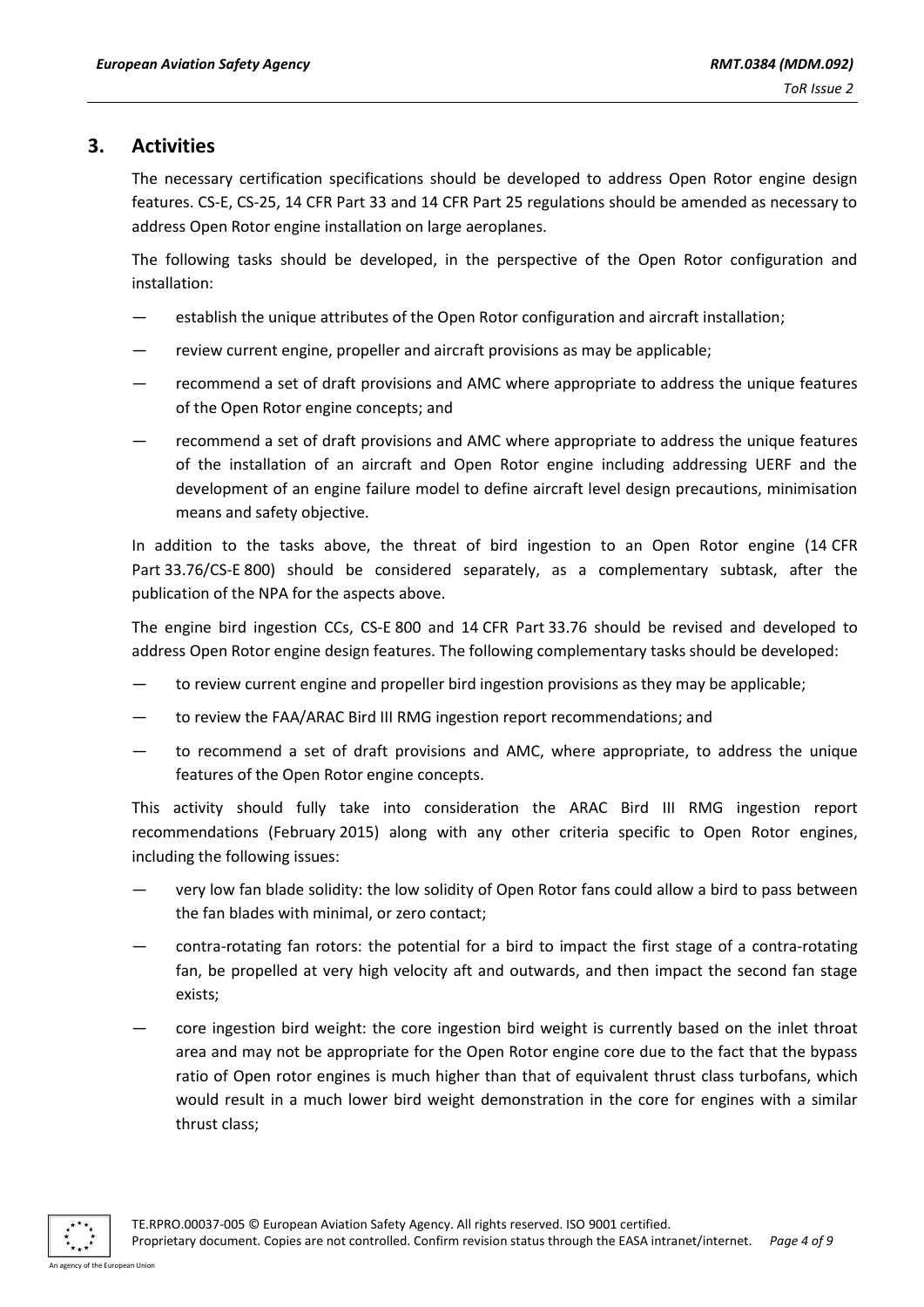- the large single bird (LSB) test: it may be appropriate for Open Rotor engines to require a critical LSB speed in order to have a valid comparison between the 'blade out' test and the LSB test due to the fact that there is no containment case; and
- a Monte-Carlo analysis may be required to prove that an equivalent level of safety is ensured.

## **4. Deliverables**

The following deliverables are expected from this RMT:

Phase 1 — Engine design features and engine integration:

- an NPA proposing amendments to CS-E and CS-25; and
- a CRD to NPA;

Phase 2 — Bird ingestion:

- an NPA proposing amendments to CS-E;
- a CRD to NPA; and
- an ED Decision amending CS-E and CS-25.

#### **5. Profile and contribution of the rulemaking group**

In order to carry out the tasks defined above, it is envisaged that three dedicated Subgroups will be formed:

Subgroup 1 (Installation) shall address the engine and aircraft integration issues and recommend draft provisions for CS-25 harmonised with 14 CFR Part 25 and where appropriate CS-E harmonised with 14 CFR Part 33.This Subgroup should be composed of aircraft and engine manufacturers as well as EASA certification experts. Involvement of the FAA is expected. In addition to engine and power plant installation specialists, it is likely that structures specialists will need to be involved.

Subgroup 2 (Engine certification) shall address engine design issues and recommend draft provisions for CS-E harmonised with 14 CFR Part 33.This Subgroup should be composed of engine manufacturers and EASA certification experts. Involvement of the FAA is expected.

Subgroup 3 (Bird ingestion) shall address bird ingestion issues and draft appropriate provisions for CS-E, harmonised with 14 CFR Part 33. This Subgroup should be composed of members coming from the existing SLRMG RMT.0384 and FAA ARAC Bird III RMG, and include engine and aircraft manufacturers, as well as EASA and FAA propulsion and power plant certification experts.

Coordination among the three Subgroups is required for this task.

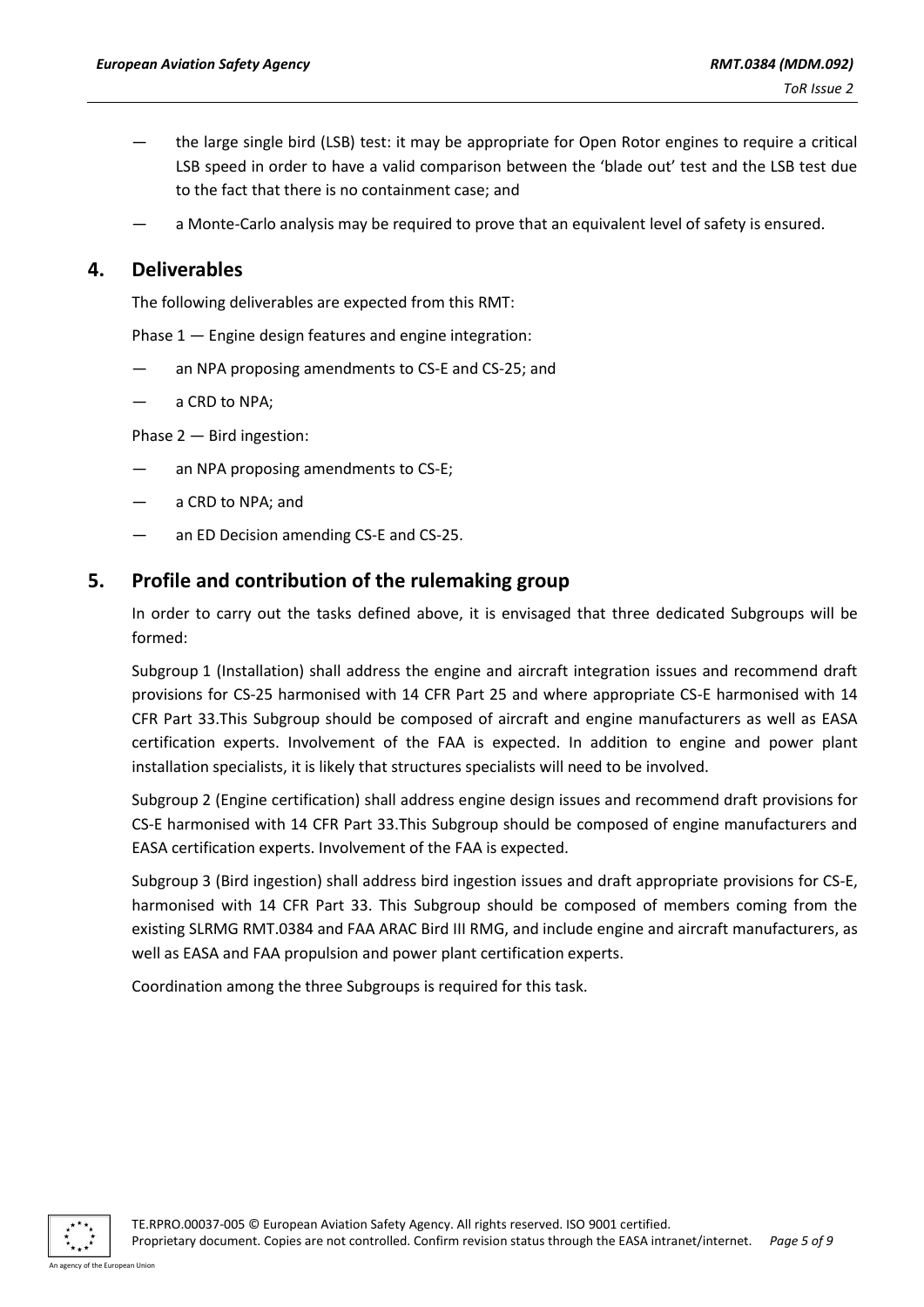## **6. Annex I: Reference documents**

#### **6.1. Affected regulations**

N/a

#### **6.2. Affected decisions**

- Decision No. 2003/9/RM of the Executive Director of the Agency of 24 October 2003 on certification specifications, including airworthiness codes and acceptable means of compliance, for engines ('CS-E')
- Decision No. 2003/2/RM of the Executive Director of the Agency of 17 October 2003 on certification specifications, including airworthiness codes and acceptable means of compliance, for large aeroplanes ('CS-25')

#### **6.3. Reference documents**

N/a

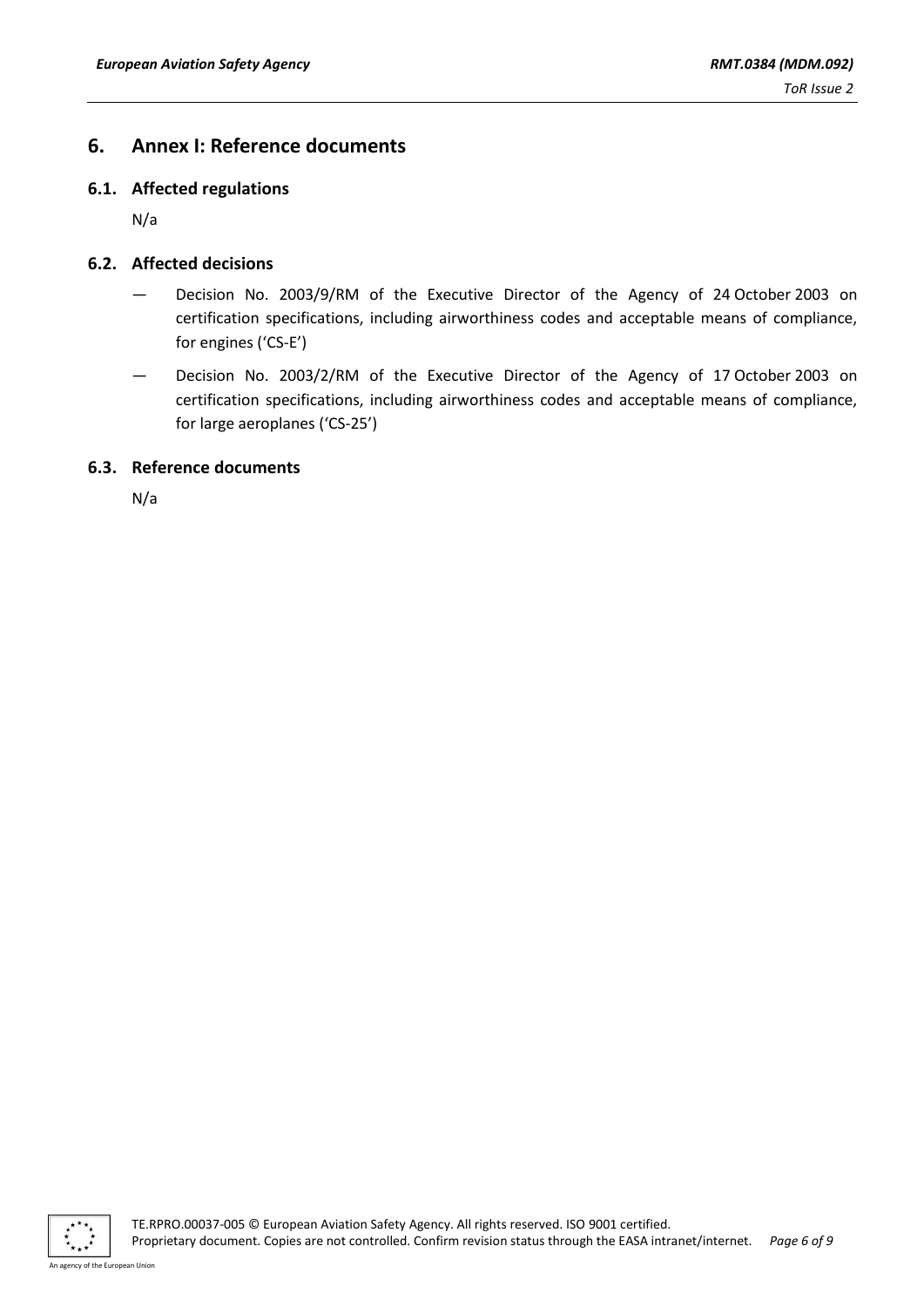## **7. Annex II: Stakeholder-led Rulemaking Group Composition**

## Open rotor engine and installation

ISSUE 3

| Subgroup 1 - Installation           |                               |  |  |  |
|-------------------------------------|-------------------------------|--|--|--|
| <b>Members:</b>                     |                               |  |  |  |
| <b>Richard Lorenz</b>               | Boeing (Chair)                |  |  |  |
| <b>Walter Drew</b>                  | Airbus (Vice Chair)           |  |  |  |
| Charlie Rulleau                     | Airbus                        |  |  |  |
| Olivier Lacomme                     | Airbus                        |  |  |  |
| Mark Chatterton                     | Rolls-Royce                   |  |  |  |
| Kenneth Mackie                      | Rolls-Royce                   |  |  |  |
| <b>Didier Escure</b>                | CFM/Snecma                    |  |  |  |
| Les Mc Vey                          | <b>CFM/GE and GE Aviation</b> |  |  |  |
| Rodrigo De la Fuente                | Embraer                       |  |  |  |
| Giovani Cerino                      | Alenia Aeronautica            |  |  |  |
| Geoffrey Armstrong                  | <b>Bombardier Aerospace</b>   |  |  |  |
| Dominique Bouvier                   | CFM/Snecma                    |  |  |  |
| Sarah Knife                         | CFM/GE and GE Aviation        |  |  |  |
| Robert Benjamin                     | Pratt & Whitney               |  |  |  |
| Karl Hoier                          | EASA                          |  |  |  |
| Laurent Gruz                        | EASA                          |  |  |  |
| Jay Turnberg                        | FAA                           |  |  |  |
| Mike Dostert                        | FAA                           |  |  |  |
| Secretary:                          |                               |  |  |  |
| Charlie Rulleau                     | Airbus                        |  |  |  |
| Subgroup $2$ - Engine certification |                               |  |  |  |
| <b>Members:</b>                     |                               |  |  |  |
| Dominique Bouvier                   | CFM/Snecma (Chair)            |  |  |  |
| Mark Chatterton                     | Rolls-Royce (Vice-chair)      |  |  |  |
| Kenneth Mackie                      | Rolls-Royce                   |  |  |  |



TE.RPRO.00037-005 © European Aviation Safety Agency. All rights reserved. ISO 9001 certified.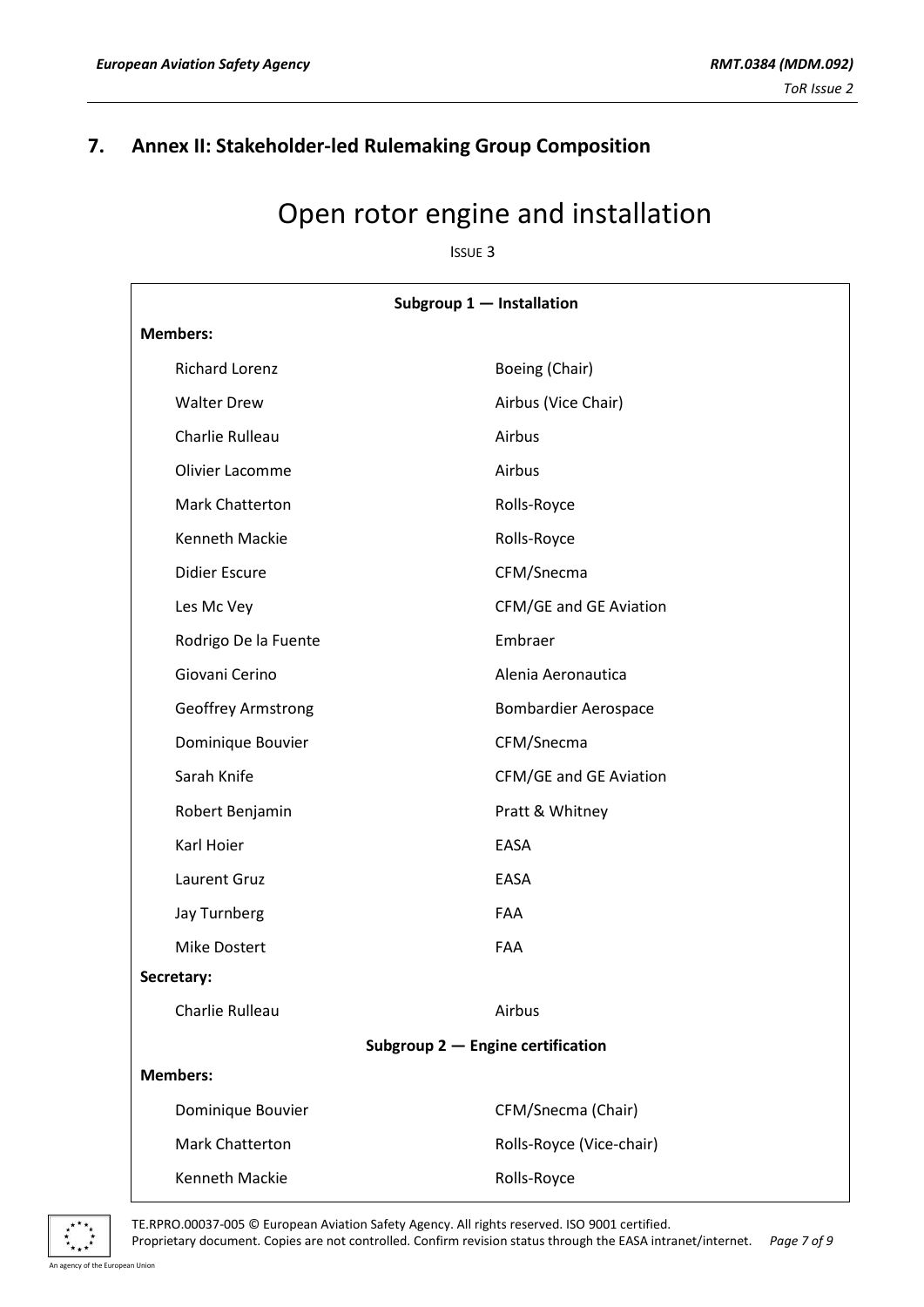|                                                     | <b>Didier Escure</b> | CFM/Snecma                  |  |
|-----------------------------------------------------|----------------------|-----------------------------|--|
|                                                     | Allan Van De Wall    | CFM/GE and GE Aviation      |  |
|                                                     | Sarah Knife          | CFM/GE and GE Aviation      |  |
|                                                     | Karl Hoier           | EASA                        |  |
|                                                     | Jay Turnberg         | FAA                         |  |
|                                                     | Robert Benjamin      | Pratt & Whitney             |  |
|                                                     | Secretary:           |                             |  |
|                                                     | Dominique Bouvier    | CFM/Snecma (Chair)          |  |
|                                                     |                      |                             |  |
| Additional members for Review Group for NPA 201X-XX |                      |                             |  |
|                                                     | Antoine Pilon        | Airbus                      |  |
|                                                     | Olivier Lacomme      | Airbus                      |  |
|                                                     | Frédéric Loup        | Airbus                      |  |
|                                                     | John Ostic           | Boeing                      |  |
|                                                     | <b>Terry Tritz</b>   | <b>Boeing</b>               |  |
|                                                     | Rodrigo De la Fuente | Embraer                     |  |
|                                                     | Giovani Cerino       | Alenia Aeronautica          |  |
|                                                     | Geoffrey Armstrong   | <b>Bombardier Aerospace</b> |  |
|                                                     | Mark Chatterton      | Rolls-Royce                 |  |
|                                                     | Julian Reed          | Rolls-Royce                 |  |
|                                                     | Dominique Bouvier    | CFM/Snecma                  |  |
|                                                     | <b>Didier Escure</b> | CFM/Snecma                  |  |
|                                                     | Allan Van De Wall    | CFM/GE and GE Aviation      |  |
|                                                     | Sarah Knife          | CFM/GE and GE Aviation      |  |
|                                                     | Robert Benjamin      | Pratt & Whitney             |  |
|                                                     | Karl Hoier           | EASA                        |  |
|                                                     | Laurent Gruz         | EASA                        |  |
|                                                     | Jay Turnberg         | FAA                         |  |
|                                                     | Mike Dostert         | FAA                         |  |
|                                                     | Carl Garvie          | EASA                        |  |
|                                                     |                      |                             |  |



TE.RPRO.00037-005 © European Aviation Safety Agency. All rights reserved. ISO 9001 certified.